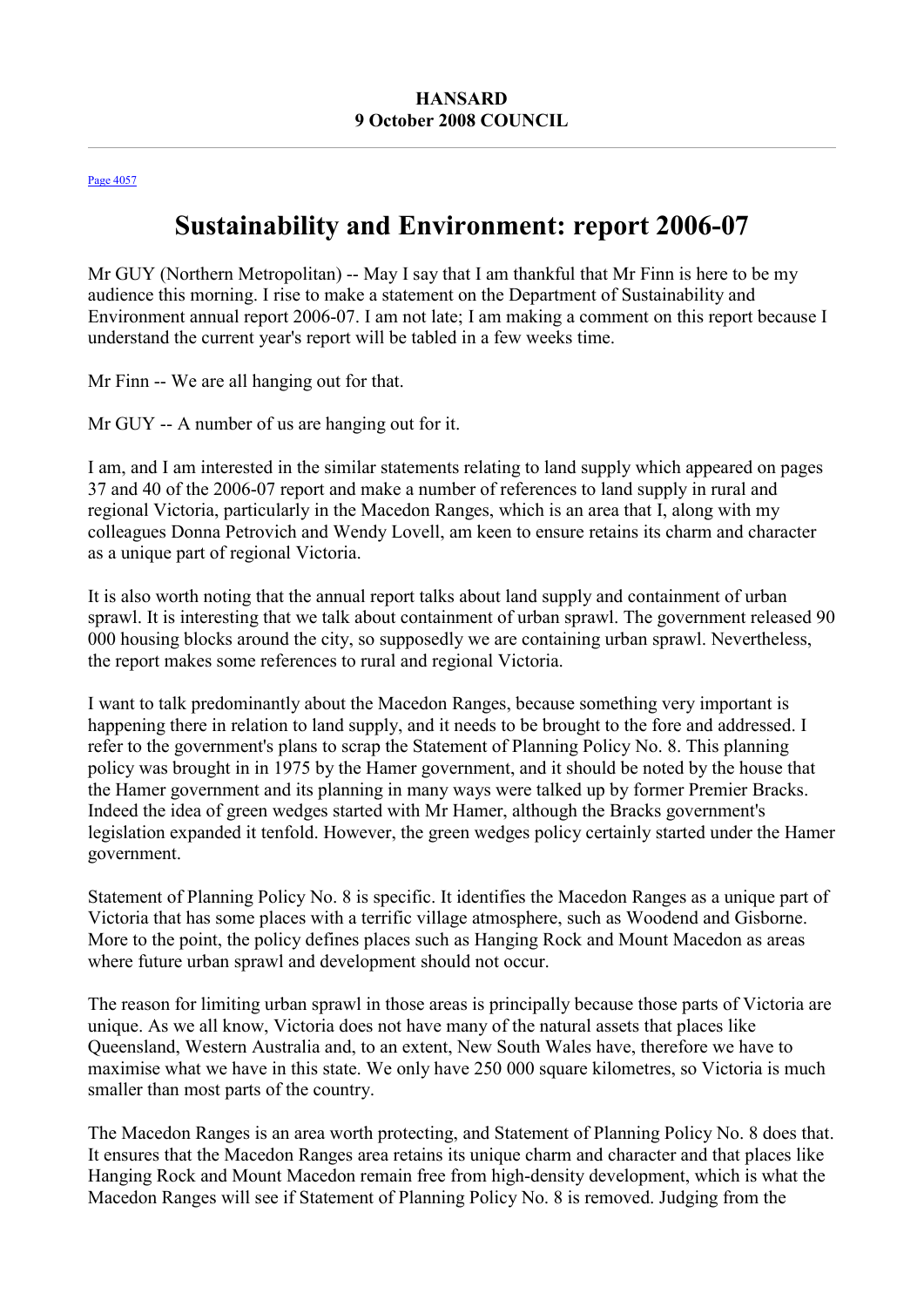annual report of the Department of Sustainability and Environment, land supply is becoming an even more critical area of government policy to examine.

This planning policy was brought in in 1975 for reasons that still apply today, and those reasons are certainly under threat by the removal of this statement from the local government's planning schedules. What we have seen is the government acting in a bullyboy manner towards the Macedon Ranges Shire Council to demand the removal of this statement from planning policy in the area to ensure that the government's new residential zones document, which is scheduled to be introduced later in the year, can be introduced into the Macedon Ranges, which undoubtedly will force highdensity and inappropriate development for areas such as the Macedon Ranges and throughout that Bendigo corridor.

On this side of the house we have no problem whatsoever with decentralisation. It is quite astounding that the Brumby government is population statistics and projections are 50 per cent inaccurate. If you ran a business like that, you would be sacked -- and hopefully these guys will be soon, too.

We understand that a manner in which you can accommodate population growth is through decentralisation; population growth in existing centres with existing

Page 4058

infrastructure provisions which will make population accommodation much easier and much more accessible, rather than just opening up a new residential zones document to tear into the Macedon Ranges and threaten the character of that beautiful area of Victoria that has been protected by the Statement of Planning Policy no. 8 since 1975.

This one-size-fits-all planning policy of the government has got to stop, and the Macedon Ranges have to be protected. I simply say to the people of the Macedon Ranges that there are people in this Parliament building who are listening to them and who share their concerns for the new residential zones document. Those people are the Liberal Party and The Nationals, and we will ensure that the Statement of Planning Policy no. 8 remains.

Last Updated on Wednesday, 12 May 2010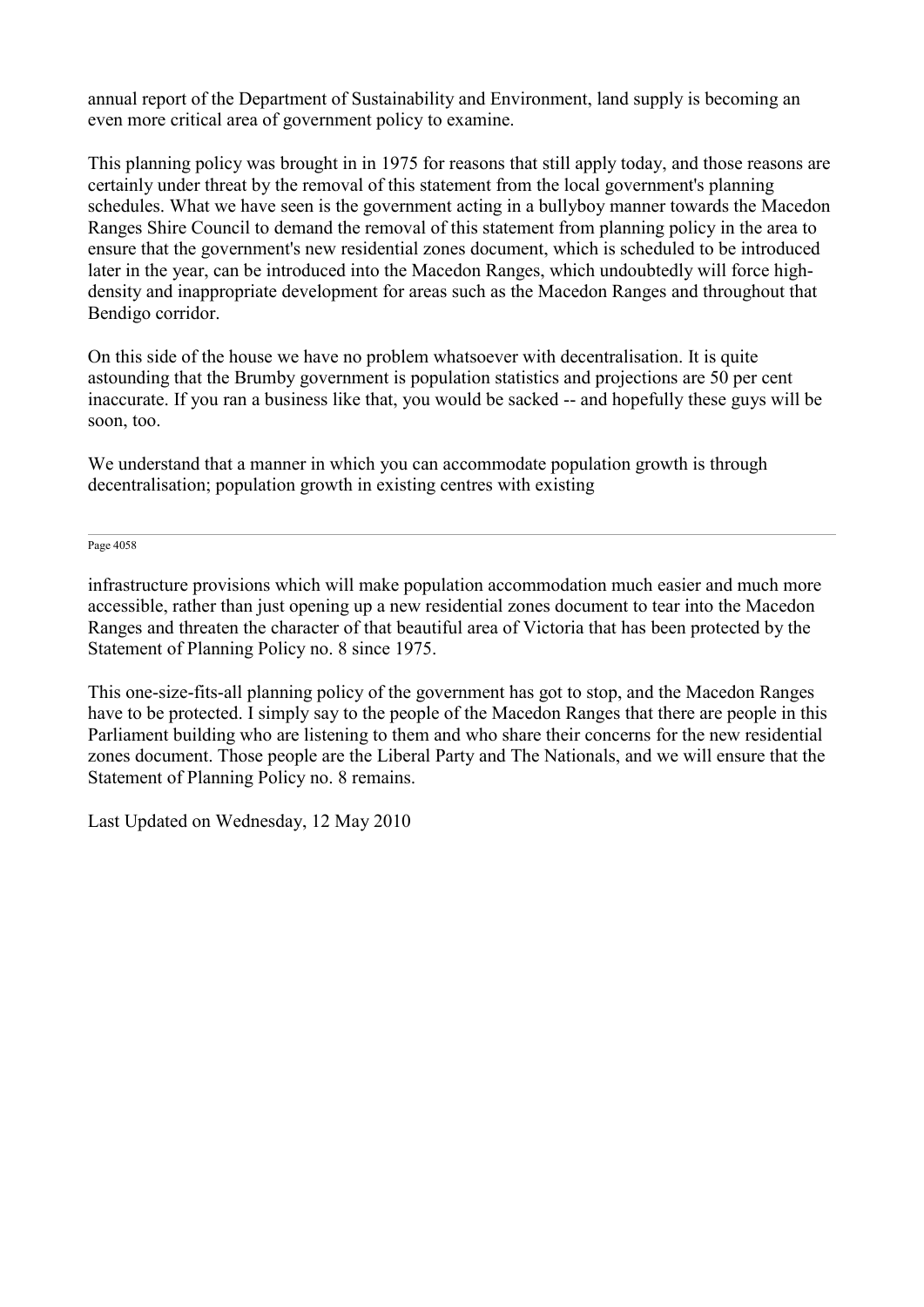## Extract from Hansard, Legislative Council, 9 October, 2008.

Mr. GUY -- Before I go on I would like to talk about the Statement of Planning Policy No. 8 that exists in the Macedon Ranges Shire Council, and I raised this matter the other week. I support the retention of that statement. It is an old policy.

It was brought out in the time of Premier Hamer to protect the Macedon Ranges as a unique part of Victoria. It is like what is being done today with the Yarra Ranges or the Mornington Peninsula - seeking to establish their own urban character and their own character of country communities. That is all the statement of planning policy seeks to do, but the government wants to kill it.

Mr Finn -- What is the local member doing?

Mr GUY -- The local member appears to be missing in action; I do not know where she has gone. There were two local members up there at one stage. An ex-planning minister used to live up there as well but that did not seem to help the cause of the Macedon Ranges. I went and defended the right of the local community to defend that planning policy. I was opposed by the mayor of the Macedon Ranges Shire Council.

Mr Finn -- What political party might he be a member of?

Mr GUY -- Interestingly, Mr Finn, the planning minister walked into this chamber and used a press release drafted by the mayor of the Macedon Ranges Shire Council to oppose a newspaper article, which I have, in the Macedon Ranges edition of the Free Press.

Mrs Coote -- What does it say?

Mr GUY -- It says, 'Guy condemns urban sprawl' in the Macedon Ranges, Mrs Coote.

Mr Finn -- Any guy in particular?

Mr GUY -- Yes, this guy -- me.

It says, '--Outrageous-- says mayor', and the mayor, Noel Harvey, 'Sheriff' Harvey, went on to rattle his spurs, being reported as saying:

'Mr Guy is suggesting that we should retain a planning policy that is 30 years old ...

And then as saying:

'Macedon Ranges ... is very mindful of what makes this the most livable rural municipality - -

inviting me to come up there and see what makes it so, and he made a couple of other derogatory comments.

It was picked up by the planning minister in question time, which I found very interesting. One, 'Sheriff' Harvey has not actually given me an invitation to his saloon to wear some spurs and knock through the